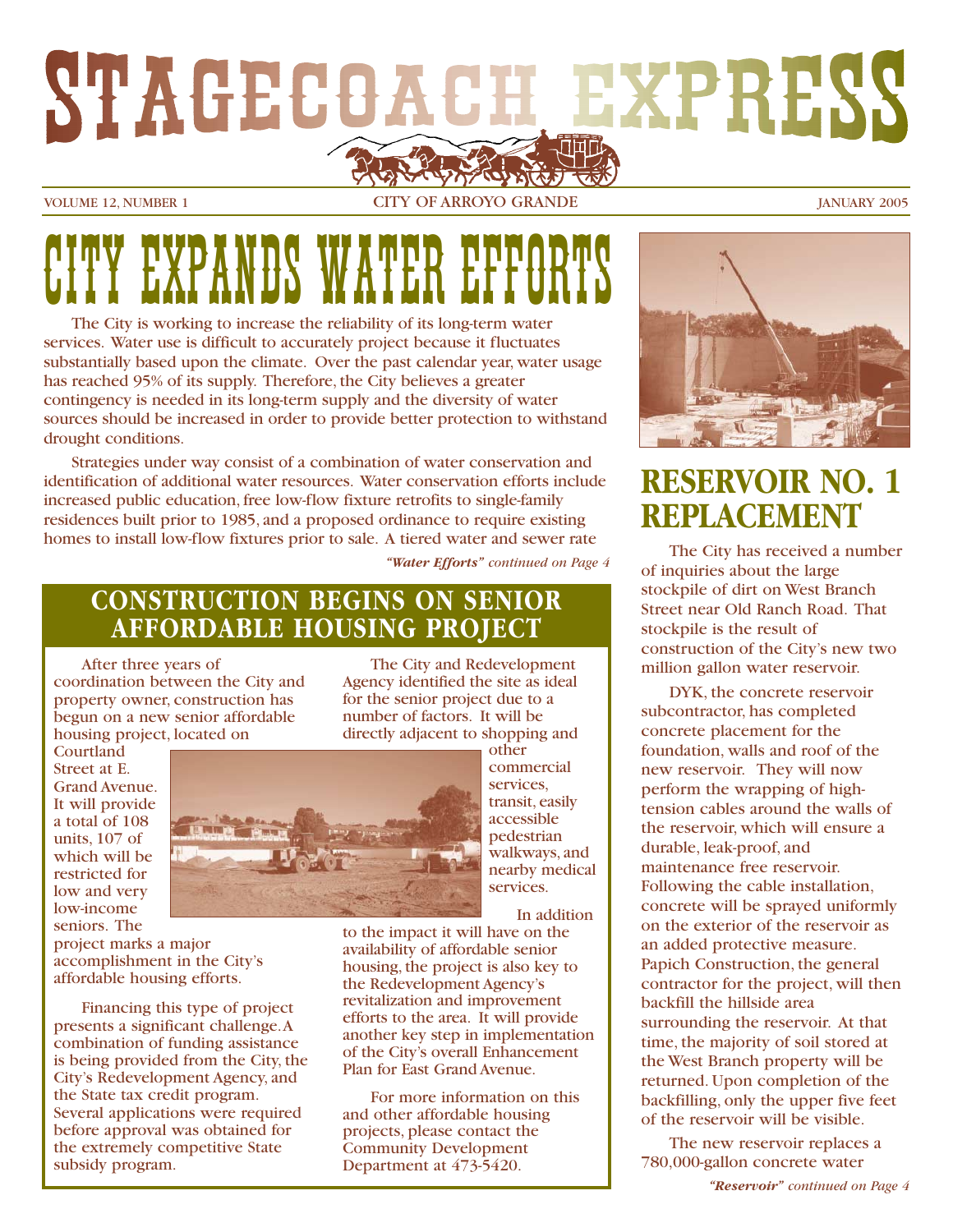### EMPLOYEES RECOGNIZED FOR SERVICE AND ACCOMPLISHMENTS

*In December 2004, the City recognized those employees who have made a significant contribution to his/her Department, the overall organization, and/or have gained recognition for the City through positive non-work related activities. Three recipients, nominated and voted upon by their peers, were recognized with the following awards:*

#### EMPLOYEE OF THE YEAR

Jeff Souza *Police Department*

#### FIELD SERVICE EXCELLENCE

Kevin Rocha *Parks, Recreation and Facilities Department*

#### OFFICE SUPPORT EXCELLENCE

Becky Milton *Police Department*

*The City also recognized the following full-time employees for their years of service:*

> **30 YEARS** Mary Bassett

**25 YEARS** Steve Andrews

**15 YEARS** Manuel Martins Randy Robinson Kevin Rocha Rick TerBorch

**10 YEARS** Larry Schmidt

**5 YEARS** Kelly Heffernon Eric Jensen Jamie Johnson Linda Odell Lyn Reardon-Smith Kelly Wetmore

#### PAGE 2 STAGECOACH EXPRESS



The Rotary Club of

Arroyo Grande is sponsoring and coordinating the construction of a Bandstand in celebration of its 100 Year Anniversary of Rotary International and the 60 Year Anniversary of the Rotary Club of Arroyo Grande. The Bandstand will be built on the Nelson Green, which is the open space at Short Street and Mason Street, south of the Swinging Bridge in the Village. The Arroyo Grande Village Improvement Association and the Arroyo Grande Parks and Recreation Commission have approved the design and building of the Bandstand. Upon completion,

#### **ROTARY PROJECT TO PROVIDE CITY WITH BANDSTAND**

the Bandstand will be donated to the City of Arroyo Grande and will

be maintained by the City's Parks, Recreation and Facilities Department. The Department will approve and schedule all Bandstand events, which will greatly enhance current activities and community events held at this location.

Project construction is expected to commence in February, with an estimated completion date of May 31, 2005. Tax-deductible and/or inkind donations are being sought for this community project and donors will receive name recognition for historical purposes. For further information regarding the project, contact the Parks, Recreation and Facilities Department at 473-5474.

#### **RECYCLING ASSISTANCE AVAILABLE FOR BUSINESSES**

The City's Recycling Program continues to be very successful. Currently, 51% of the City's waste stream is being diverted, preserving resources and adding life to the landfill.



A key component of this program is the Commercial Recycling Program. The City of Arroyo Grande established a mandatory commercial and industrial recycling program in November 1999. Under this program, the City's recycling franchisee (South County Sanitary Service) is required to supply appropriate recycling containers, work with business customers to encourage recycling, assist the City in developing strategies and methodologies for increasing diversion and recycling, and closely monitor diversion rates of businesses. The program includes provisions for monitoring and sampling the waste stream to ensure compliance.

As part of this recycling service, each business is entitled to one blue waste wheeler for recycling the following materials:

*Newspaper, Cardboard, Mixed Paper, Office Paper, Aluminum and Tin Cans, Glass and all Plastic Containers (except polystyrene).*

There is no additional cost for this service, and by recycling waste, businesses can reduce the size of their garbage containers, and thereby save money.

A comprehensive recycling audit is scheduled for early 2005. Recycling representatives will contact business owners to discuss the City's commercial recycling program and offer businesses an opportunity to schedule an appointment to review their specific recycling needs. In the interim, business owners may call South County Sanitary Service at 489-3534 to ask questions or to schedule an appointment.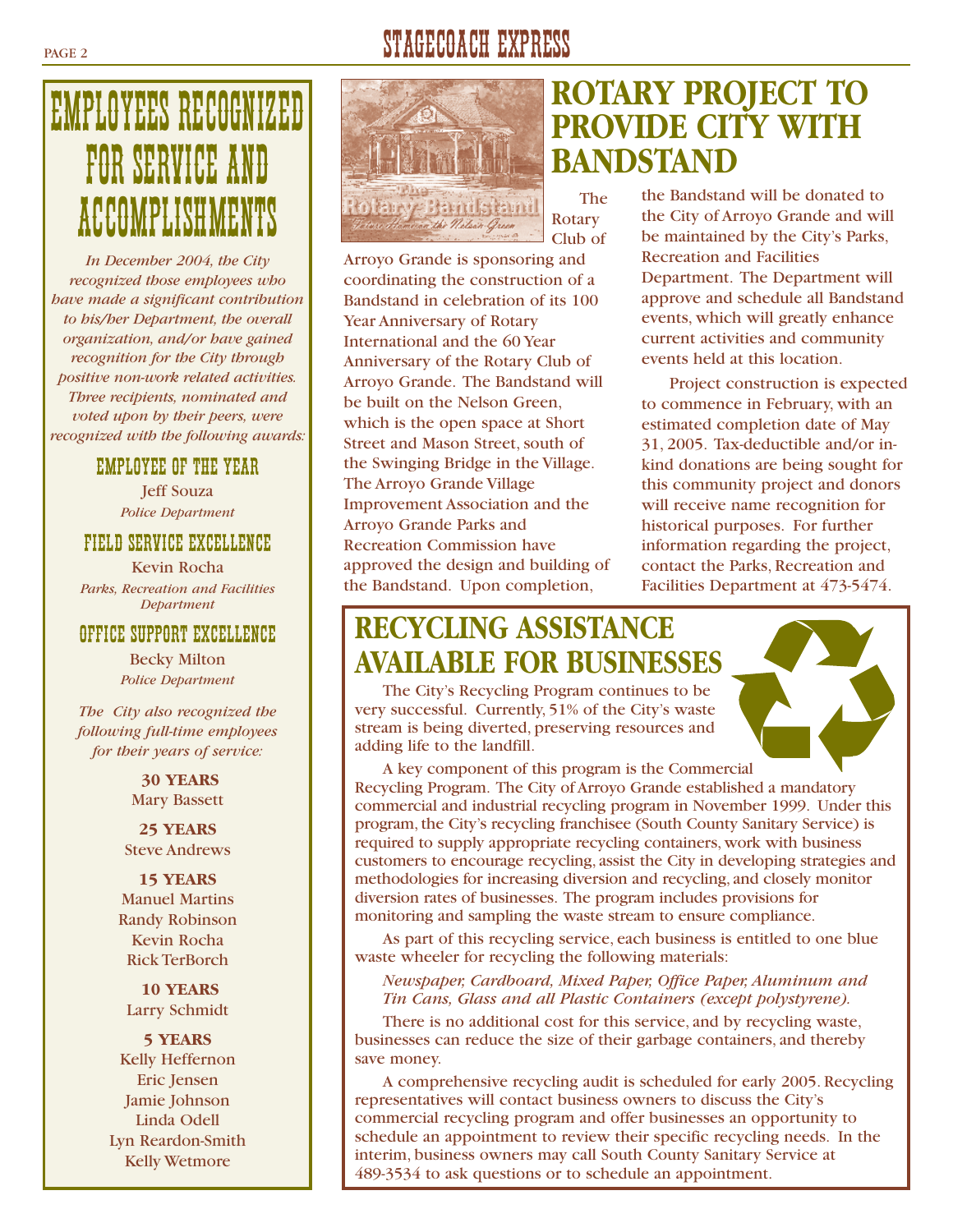#### STAGECOACH EXPRESS PAGE 3

#### **PHASE I OF VILLAGE LIGHTING PROJECT MOVES AHEAD**

The preference poll and sample heritage pedestrian street lighting fixtures in front of City Hall last year were part of the "Let There Be Lights' volunteer donation program. Phase 1 of the project will take place in February, which will install the lights along the Creekside Path between Bridge Street and the Historic Swinging Bridge.A dedication ceremony is being planned for the eve of Saint Patrick's Day, March 16, 2005, at 6:00 p.m. The light poles will include brass plaques to acknowledge the donors and commemorate their contribution.

This Spring, the second phase of the "Let There Be Lights" campaign will seek donations for nine existing and three new lights on East Branch Street between Bridge and Mason Streets. As soon as contributions are obtained, these lights will replace the existing lanterns in the heart of the Village. Retrofit of the blocks west and east will follow, completing the Village heritage character lighting. For more information, please contact the Community Development Department at 473-5420.

## REDEVELOPMENT PROGRAM MAKES PROGRESS

The City's Redevelopment efforts are beginning to experience positive results. The Redevelopment Agency was formed in 1997. Redevelopment Agencies are financed from tax increment funds, which is the increase in property taxes from properties within the Redevelopment Area. Funding is borrowed to make improvements and increase property values. The tax revenues from the increased property values are then used to repay the debt.

Unfortunately, the City's Agency has been slow to generate the tax increment revenue necessary to fund meaningful programs and projects. However, a plan put in place in 2001 to make the Agency financially solvent is beginning to show signs of success. As a result, the Redevelopment Agency Board of Directors (City Council) recently approved a new Implementation Plan, which sets forth strategies for encouraging a number of potential mixed-use projects over the next fiveyear period. The plan is designed to increase the success and viability of businesses in the community, improve the appearance and character of the City's commercial

areas, meet unmet retail needs, and address affordable housing needs.

The Agency's initial efforts have been focused on East Grand Avenue at Courtland Street, labeled the East Grand Avenue "Gateway"area. The transformation set in motion by development of the East Grand Avenue Enhancement Plan is beginning to take shape with the streetscape improvements, Longs shopping center and Santa Lucia Bank projects. The Longs project was assisted through the Agency's purchase and expansion of the adjacent ponding basin, which will provide drainage capacity to facilitate development of other adjacent commercial and mixed-use projects. The Santa Lucia Bank building is part of a mixed-use project, which includes the Agency assisted senior affordable housing project.

The Agency is now working with other property owners to complete improvements to the Gateway section of East Grand Avenue. Efforts will then begin to focus and expand east along East Grand Avenue, Brisco Road, El Camino Real and Traffic Way.

Please contact City Hall at 473-5400 with any questions regarding the Redevelopment Agency.

#### **COMMUNITY RESOURCE CENTER INCREASES POLICE PUBLIC OUTREACH**

One of the newest additions to the Police Department's public outreach capabilities is the opening of the Arroyo Grande Police Department Community Resource Center, located at the Five Cities Shopping Center. The Department's Community Service Officers operate out of the facility,which is used for community meetings, public education, the DARE (Drug Abuse Resistance Education) program, the CAP (Citizens Assisting Police) program,and to increase the Police presence at the shopping center and visibility of the Department in the overall community. The retail space is provided by the owner of the shopping center for police operations at no cost to the City as a condition of the original project approval.

To reach the Center, contact Community Services Coordinator Michele Stearns at 473-5136.

#### **TRAFFIC WAY BRIDGE RAIL**

The City recently awarded a construction contract to Souza Construction Company to remove and replace the existing wooden railing on the Traffic Way Bridge, which had been damaged during an October 2000 vehicle crash. The project will remove the substandard 1932 wooden railing and replace it with a new vehicular rail that meets current Federal Highway Administration crash level standards.

It will be a reinforced concrete bridge rail with a decorative slump stone pattern veneer, complementing the stone and masonry buildings within the Village. A pedestrian fence and railing will be mounted on top of the new bridge rail that will resemble the Bridge Street Bridge truss. Decorative vintage lighting standards, recently approved by the Council for installation throughout the Village area, will also be placed on the rail on each side of the bridge. Construction is anticipated to begin this month and be completed by the end of April 2005.